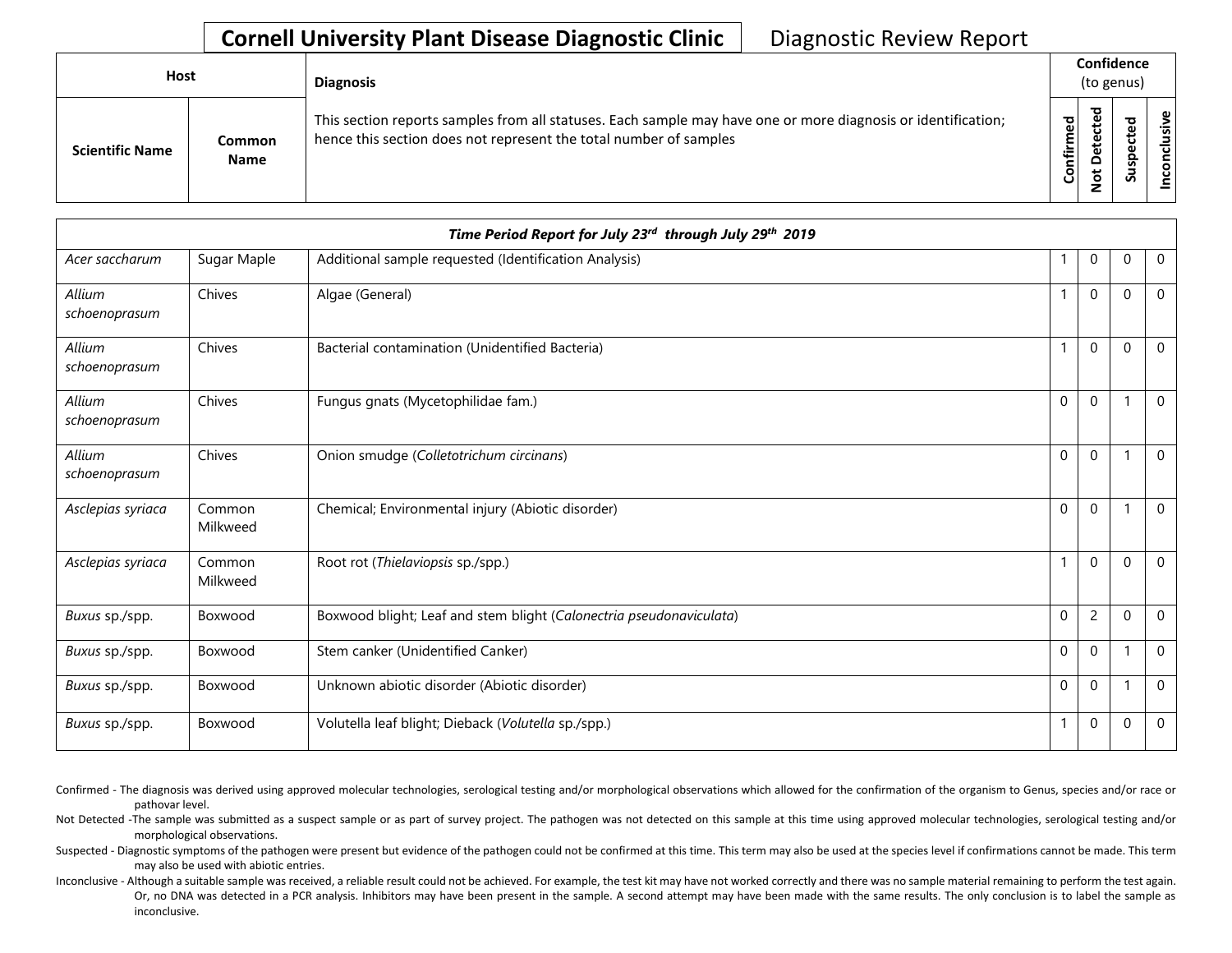## **Cornell University Plant Disease Diagnostic Clinic | Diagnostic Review Report**

| Host                   |                       | <b>Diagnosis</b>                                                                                                                                                                   |                                  |   | Confidence<br>(to genus) |                                         |
|------------------------|-----------------------|------------------------------------------------------------------------------------------------------------------------------------------------------------------------------------|----------------------------------|---|--------------------------|-----------------------------------------|
| <b>Scientific Name</b> | Common<br><b>Name</b> | This section reports samples from all statuses. Each sample may have one or more diagnosis or identification;<br>hence this section does not represent the total number of samples | ਠ<br>$\mathbf{Q}$<br>nfirm<br>ပိ | ω | ω<br>s                   | $\mathbf{\omega}$<br>'ল<br>$\circ$<br>ں |

| Catalpa speciosa | Northern<br>Catalpa | Verticillium wilt (Verticillium sp./spp.)                             | $\mathbf 0$  |              | $\Omega$     | $\overline{0}$ |
|------------------|---------------------|-----------------------------------------------------------------------|--------------|--------------|--------------|----------------|
| Catalpa speciosa | Northern<br>Catalpa | Environmental stress; Problem (Abiotic disorder)                      | $\Omega$     | $\mathbf{0}$ |              | $\Omega$       |
| Fagus sp./spp.   | Beech (soil)        | Leaf gall nematode (Litylenchus crenatae)                             | $\Omega$     | 5            | $\Omega$     | $\Omega$       |
| Malus sp./spp.   | Crabapple           | Apple scab (Venturia inaequalis)                                      | 1            | $\mathbf 0$  | $\Omega$     | $\Omega$       |
| Picea pungens    | Blue spruce         | Additional sample requested (Identification Analysis)                 | $\mathbf{1}$ | $\mathbf 0$  | $\mathbf{0}$ | $\mathbf 0$    |
| Picea pungens    | Blue spruce         | Root damage (Abiotic disorder)                                        | $\Omega$     | $\mathbf{0}$ |              | $\Omega$       |
| Picea pungens    | Blue spruce         | Cytospora canker; Dieback (Cytospora sp./spp.)                        | $\mathbf 0$  | $\mathbf 0$  |              | $\Omega$       |
| Picea pungens    | Blue spruce         | Stigmina needle blight (Stigmina lautii)                              | $\mathbf{1}$ | $\mathbf 0$  | $\mathbf{0}$ | $\mathbf 0$    |
| Picea pungens    | Blue spruce         | Unspecified pathology (Rhizosphaera sp./spp.)                         | 1            | $\Omega$     | $\Omega$     | $\Omega$       |
| Pyrus communis   | Pear                | Additional sample requested (Identification Analysis)                 |              | $\mathbf 0$  | $\Omega$     | $\Omega$       |
| Pyrus communis   | Pear                | Insect damage (Unidentified Insect)                                   | $\mathbf{1}$ | $\mathbf 0$  | $\mathbf{0}$ | $\mathbf 0$    |
| Pyrus communis   | Pear                | No pathogen found (Identification Analysis)                           |              | $\mathbf{0}$ | $\Omega$     | $\Omega$       |
| Pyrus communis   | Pear                | Referred to specialist (Identification Analysis)                      | $\mathbf{1}$ | $\mathbf 0$  | $\mathbf{0}$ | $\Omega$       |
| Tsuga sp./spp.   | Hemlock             | Additional sample requested (Identification Analysis)                 | $\mathbf{1}$ | $\mathbf{0}$ | $\Omega$     | $\mathbf 0$    |
| Tsuga sp./spp.   | Hemlock             | Non-pathogenic; Saprophyte (Secondary Agents; Saprophytes; Unspecif.) | 1            | $\mathbf 0$  | 0            | $\Omega$       |

Confirmed - The diagnosis was derived using approved molecular technologies, serological testing and/or morphological observations which allowed for the confirmation of the organism to Genus, species and/or race or pathovar level.

Not Detected -The sample was submitted as a suspect sample or as part of survey project. The pathogen was not detected on this sample at this time using approved molecular technologies, serological testing and/or morphological observations.

Suspected - Diagnostic symptoms of the pathogen were present but evidence of the pathogen could not be confirmed at this time. This term may also be used at the species level if confirmations cannot be made. This term may also be used with abiotic entries.

Or, no DNA was detected in a PCR analysis. Inhibitors may have been present in the sample. A second attempt may have been made with the same results. The only conclusion is to label the sample as Inconclusive - Although a suitable sample was received, a reliable result could not be achieved. For example, the test kit may have not worked correctly and there was no sample material remaining to perform the test again. inconclusive.